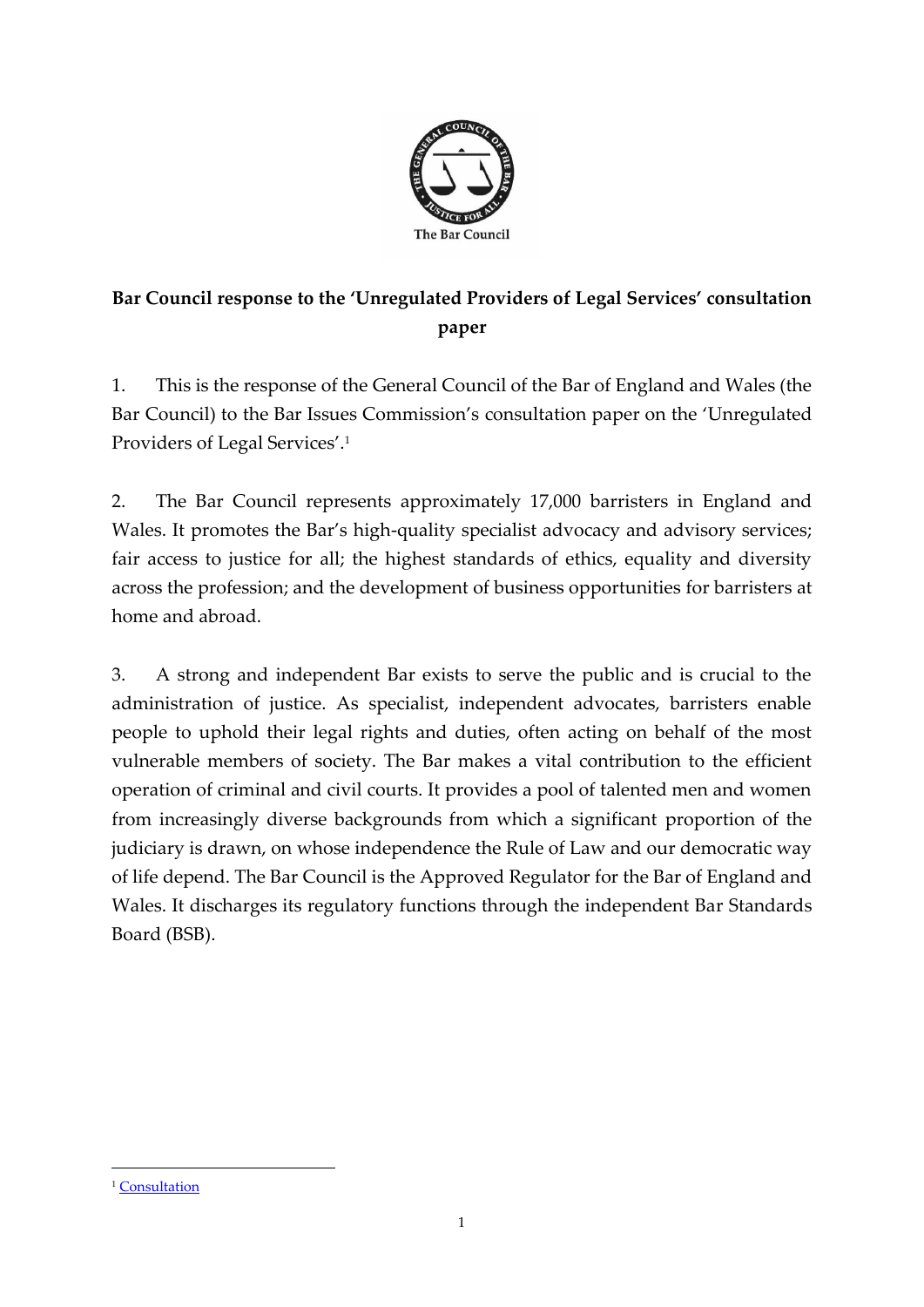**Question 1: Should the IBA undertake work at all on the unregulated provision of legal services? Is such work suitable for a bar organisation? Some feel that that bars should offer guidance on the provision of legal services regardless of who or what is providing them. Others feel that a bar's role is to look after its regulated member lawyers alone.** 

4. Our view is that the IBA is a membership organisation whose primary role should be to promote its members interests. The IBA should focus on helping to maintain the high standards of regulated professionals and legal services providers and will in turn, serve to protect consumers of legal services and the general public. The principles already produced for the regulated sector properly fit within this role. We are concerned, however, that the development of a set of principles that apply to the unregulated sector may be straying outside the IBA's core function. We are not supportive of any initiative that gives the IBA the appearance of having a regulatory role. That said, we acknowledge that some other member Bars' may find this work helpful.

5. Consumers may not understand the difference between a set of best practice principles and a Code of Conduct against which an individual's conduct can be measured and sanction applied by the regulator if it falls below the standard required. One of our concerns about this work is that it has the potential to blur the lines between the regulated and unregulated sectors. As such, it could cause confusion to consumers of legal services about the regulatory status of the provider being instructed. Those consumers may perceive that the IBA is endorsing unregulated providers that subscribe to the set of principles. This would not be in the public interest.

6. Additionally, there is a risk that providers may imply or claim (whether deliberately or inadvertently), that they are subject to regulation by the IBA. This would be misleading for consumers.

7. In our experience, there are unequal levels of protection available for the consumer amongst the unregulated sector when compared to regulated legal professionals. Unregulated providers are often uninsured and unqualified and can sometimes pose a serious risk to the consumer. We firmly believe that regulated providers are the best placed to provide legal services. In England and Wales, only barristers with practising certificates can carry out reserved legal activities as detailed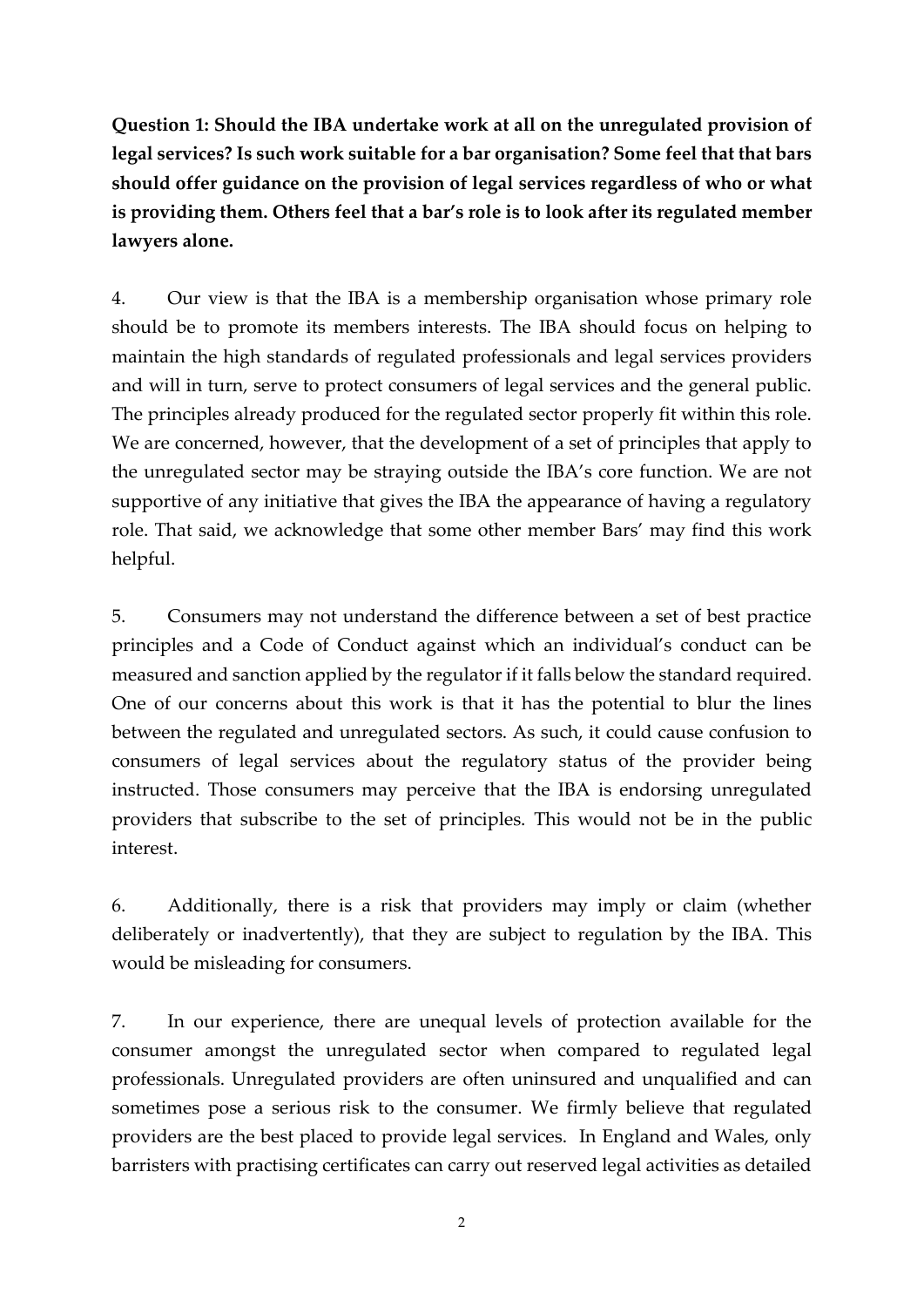in the Legal Services Act 2007 and hold out as a 'barrister' whilst providing legal services. This means that titles, such as 'barrister', provide the consumer with a clear signal that the professional whom they are instructing is regulated, insured and will deliver a high quality of work as well as abiding by a code of conduct. In addition, membership of the barristers' profession fosters a professional ethos, mutual support and encourages high professional standards to be maintained. It is difficult, therefore, to justify the Bar's support for an initiative which lends support to the unregulated sector.

**Question 2: If the IBA should undertake such work, should the product be in the form of principles, guidelines or best practices (in other words, some form of recommendation) or be restricted to being merely a report containing information? Some feel that it is not for the IBA to offer recommendations at all, not being a regulatory body, and certainly not in a field which includes non-lawyers. Others believe that its member bars look to the IBA for guidance in difficult areas covering legal services, including in those areas where unregulated providers are providing legal services.** 

8. Notwithstanding our scepticism about the appropriateness and utility of the IBA undertaking such a piece of work, if the work were to proceed, we would prefer that it be were limited to a report. This would enable the individual Bar Associations to choose how they wished to use the principles, if at all. This is more in alignment with the IBA's role of supporting its members. Further, it would allow for a diversity of approaches and recognises the differing views taken by individual Bar Associations on this matter.

**Question 3: If the IBA should undertake such work, should the product cover both lawyers and non-lawyers in the same document? Some believe that it is wrong to include a highly regulated profession in the same conclusions covering those without any regulation (or at least without a lawyer's regulation), because it detracts from the role of a bar in promoting only those who have satisfied its conditions for regulation. Others feel that bars also have a public interest role, and should on appropriate occasions include all providers of legal services, regardless of regulation, in their conclusions.**